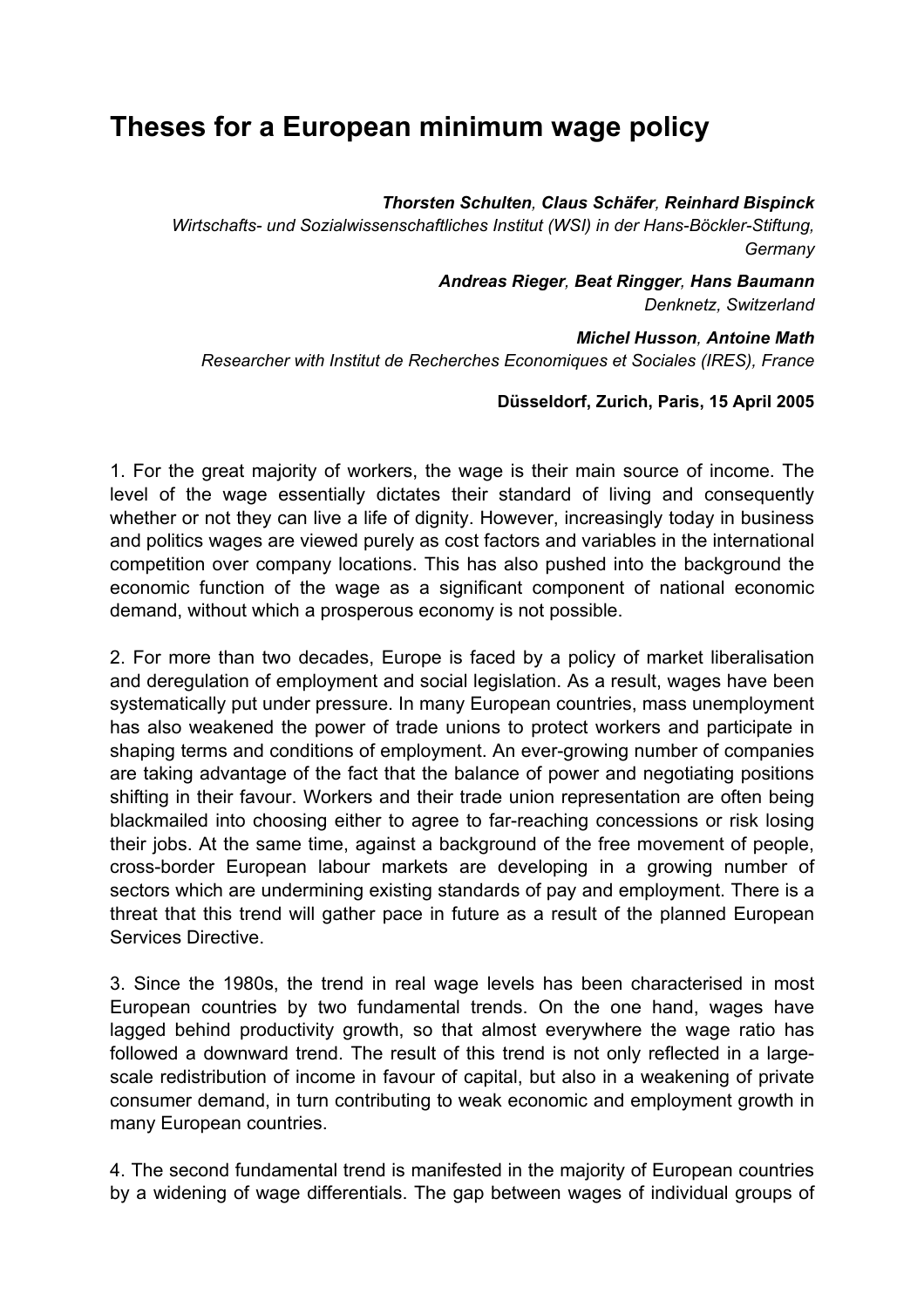workers has widened ever more rapidly. This stems both from an above-average uptrend in wages in the upper wage groups (e.g. professional and managerial staff, etc.) and also from a massive expansion of the low-wage sector. The European Commission recently calculated that in 2000 alone in the old EU (EU 15) more than 15% of workers (i.e. over 20 million wage earners) fell into the bracket of low-wage earners.

5. In structural terms, the proportion of low-wage earners among women is double that among men. At the same time, an over-average number of low-wage earners are employed on the basis of insecure employment relationships, and this number has also risen sharply in Europe since the 1990s. Furthermore, in some sectors (agriculture, hotels and catering, commerce and private-sector services) there is a particularly high concentration of low-wage earners. A large proportion of low-wage earners are working poor, whose wages fall below 50% of the average national wage.

6. The proliferation of the low-wage sector, along with mass unemployment, represents one of the central challenges facing European society and is threatening to undermine the social, moral and economic foundations of the European social model. While companies are abandoning their social responsibilities by paying low and poverty-level wages, the cost of the social consequences to the community as a whole is mounting and putting increasing strain on the institutions of the welfare state and public care provision. What is more, the expansion of the low-wage sector is further deepening the social divide in society and thereby fuelling chauvinistic, rightwing populist and nationalistic forces. To counter these forces, there is an urgent need for a progressive politicisation of the wage issue underpinned by basic principles of fair participation and distributive justice.

7. The existence of low wages which exclude those concerned from normal participation in society stands in glaring contrast to the right to a "decent" or "fair" wage enshrined in many European and international agreements. The Community Charter of Fundamental Social Rights for Workers (abbreviated to the EU Social Charter) adopted by the EU in 1989 contains the principle that every job must be paid a fair remuneration (Title 1 (5)). According to the situation in each country workers should therefore be guaranteed a fair remuneration for work. The concept of fair remuneration for work is understood by the EU Social Charter to mean remuneration for work that is sufficient for a decent standard of living for workers. The 1961 "European Social Charter" of the European Council also contains express provision for "the right to a fair remuneration sufficient for a decent standard of living..." (Article 4). Similar provisions concerning "fair remuneration" are also to be found in the national Constitutions of many European countries, such as Belgium, Italy, Spain, Portugal and the Czech Republic, as well as in the federal constitutions of several German federal states (e.g. in Hesse or North Rhine Westphalia).

8. A fundamental instrument for safeguarding a decent remuneration of work is the setting of minimum wages. As far back as 1928, the International Labour Organisation (ILO) adopted an Agreement on Minimum-wage fixing machinery (ILO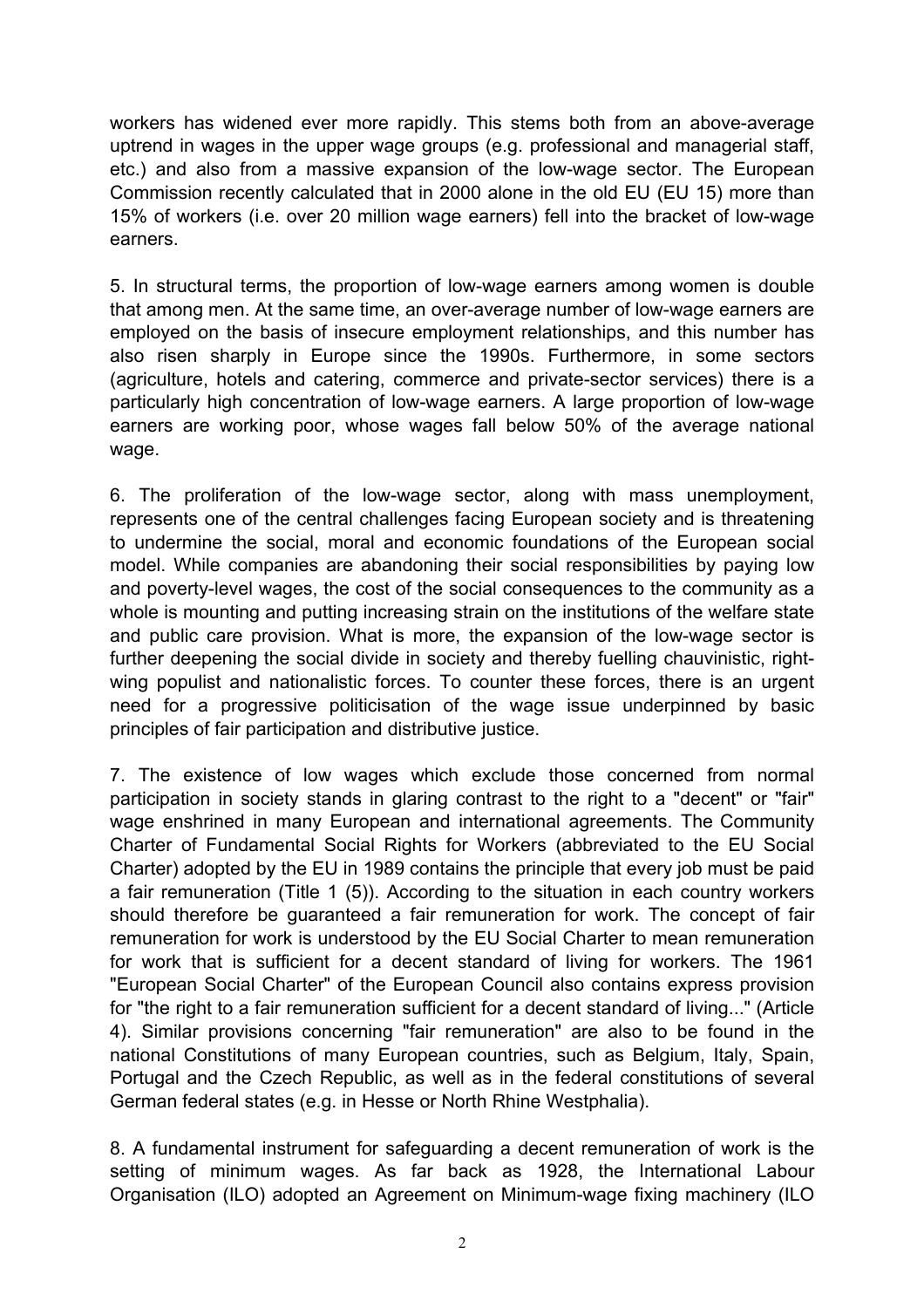Convention No. 26). A subsequent Convention adopted in 1970 again confirmed the importance of minimum wages (ILO Convention No. 131). In the view of the ILO all states should introduce a national system of minimum wages to protect wage earners against inappropriately low wages. Depending on the general social and economic conditions in each country, the level of the minimum wage should be determined "in agreement or after full consultation with the representative organisations of employers and workers concerned."

9. National rules guaranteeing minimum wages are in wide application throughout Europe. In the majority of the European States there exist statutory minimum wages which lay down a specific rate of minimum wage applicable across all sectors. In other countries minimum wages are laid down exclusively by collective agreements, some of which have been officially declared generally binding. In yet other countries a mixed model exists whereby minimum wages are governed in some sectors by collective agreements and in others by law. Regardless of their respective national form, however, safeguards for the minimum wage system – in common with wages policy in general – are under huge pressure.

10. Against a background of a common European internal market and an increasingly integrated European economy, there is an urgent need for a European minimum wage policy. The aim of such a policy would be to halt the spread of poverty-level wages as well as preventing the menace of cross-border wage dumping, a phenomenon to which the low-wage sector is particularly vulnerable. In this way, the policy would make an important contribution to implementing the principle of "equal pay for equal work at the same place". Furthermore, a European minimum wage policy would also send out positive signals for other social objectives, such as narrowing the wage differential between men and women and improving the quality and productivity of work. Finally, regarding its macroeconomic function, a European minimum wage policy would contribute significantly to stabilising private demand and serve as a buffer against deflationary tendencies.

11. In order to implement the right to "decent pay" enshrined in the EU Social Charter, as far back as the early 1990s the European Commission recognised the need for a European minimum wage policy. In a statement dating from 1993, the Commission urged the EU member states to take appropriate measures to ensure that the right to a decent remuneration for work is protected. During the same year, the European Parliament called for the introduction of a fair reference remuneration at national level to serve as the basis for collective bargaining, and appealed for mechanisms to set statutory minimum wages in relation to the average national wage.

12. Accordingly, the proposal for a European minimum wage policy would essentially comprise laying down Europe-wide specific common objectives and criteria on the basis of which national minimum wage policy can be coordinated with one another. In so doing, the purpose cannot be to lay down a uniform level of minimum wage across Europe, given the continuing existence of widely-differing levels of economic development in Europe and the associated huge wage differentials. Instead, the aim